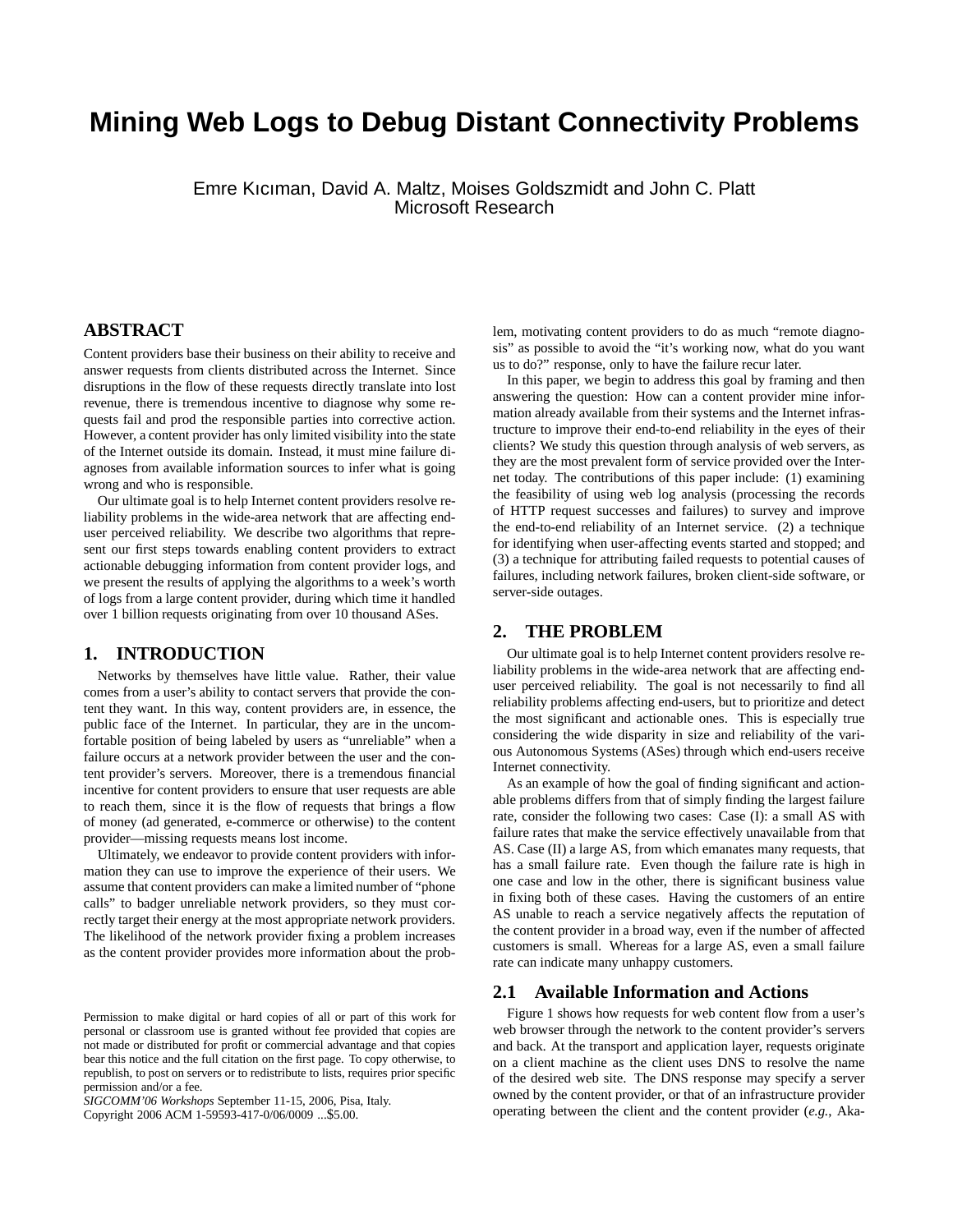

**Figure 1: A content provider's view of the network, with clients connected via distant ASes, potentially with network infrastructure servers in between. DNS servers not shown.**

mai [1]). When the client opens a TCP connection to transmit its request, the connection may be directed through a proxy, to an infrastructure server, or directly to the content provider. If an infrastructure provider or proxy is involved, they may internally route the request through several hops and/or DNS lookups. For each of the transport and application layer steps described above, packets might need to flow across and between multiple ASes. In each AS and at each peering point, routing policy or congestion may cause packets to be delayed or lost, and the request to fail.

An ideal set of HTTP request logs would be: 1) *complete*, containing records of all HTTP requests, whether they were successful or not, 2) *deep*, capturing information about requests' dependencies on infrastructure components, including client-side, network and server-side systems, and any observations of failures in these components; and 3) *accessible*, meaning the logs are easily available to content providers and fast to collect. While this idealized web log does not exist, today's typical content providers can capture part of this information from three different vantage points, each with its advantages and disadvantages:

**Client-side logs:** Internet services often have a subset of customers (such as paid or volunteer beta-testers, 3rd parties that measure site reliability, etc.) who have agreed to log and report their view of the service. These logs can have very detailed information about the end-to-end reliability of the service from these clients' viewpoint, but these clients are often a poor sample of the overall population. For example, many enthusiasts might be concentrated in a particular region of the world, or have particularly reliable Internet connections.

**CDN logs:** Content-distribution networks (CDNs), such as Akamai, record logs of request success and failure of every request that passes through their proxies, even if wide-area network failures keep these requests from reaching the Internet service itself. However, these logs still do not contain information about any request that fails to reach the CDN proxy. Moreover, because of various geographic distribution, load, and engineering constraints, these logs are often not accessible for hours after requests initially occur.

**Central logs:** These logs contain records of every request that reaches the web servers at an Internet service. These logs are generally very easy to access, but do not contain direct information about requests that never reach the service because of network failures.

The actions a content provider can take after determining that its clients are seeing poor performance varies with the type of problem. Common actions include:

**Reengineering connectivity:** If congestion or routing policy appear to be a problem, contact the operators of the AS involved and ask them to move the site's traffic to a different peering point, add more capacity to the link to the AS's peer or perhaps add a link directly to the AS hosting the content provider's site.

**Targeted nagging:** If a misconfiguration, such as a proxy problem, appears to be the issue, locate the operators of the misconfigured system in question (*e.g.*, the IP address block) and ask them to fix their system.

**Content changes:** If a browser version incompatibility appears to be the issue, contact the content producers with a request to support the browser.

#### **2.2 Challenges**

Serious challenges confront the content provider who is trying to help its customers see better service.

**Defining failure in the presence of noise:** A request may be marked as "failed" for many reasons that are unrelated to network infrastructure problems. For example, client-side browser failures, where some version of a browser, robot, or malicious worm consistently makes invalid HTTP requests. A converse example would be a server-side problem in the content provider's systems. Normal user behavior, like canceling requests or "clicking away" before a response arrives, may also cause a request to be logged as a failure. This may indicate an impatient user or a serious slowdown in the network infrastructure. Working with request status logs requires techniques to separate "background" odd behavior from serious failures. Section 3.1 describes a technique that can separate out several classes of noise from network infrastructure failures.

**Coalescing of failures into incidents:** While content providers are very alert to major interruptions in connectivity, minor network issues are more likely to be dealt with after-the-fact, prioritized in accordance with their recurrence and longer-term impact. To avoid overwhelming operators with all the individual failures that occurred over the course of a day or week, we must be ready with techniques that can coalesce groups of related failures into single incidents. Section 3.2 presents one such a technique for determining the boundaries at which incidents begin and end.

**Incomplete information:** Packets can be lost anywhere, for many reasons, and many kinds of failures can prevent requests from reaching a logging point. Given the few points of visibility for the content provider, failures can result in seeing fewer requests, rather than requests that fail. We must be able to infer the existence of particular failure from absences of requests, and are addressing this challenge in future work.

**Experimental challenges:** While perhaps less of an issue for content providers, as researchers one of our major challenges is finding ways to validate our techniques generally. This has proven difficult as the ground truth cause of failure incidents is hard to obtain. For this "first-impressions" paper, results were validated through manual investigation that ruled out other causes. An alternate approach might be to implement a test service on PlanetLab so that known faults could be experimentally injected, but results from such tests would be suspect as not replicating the full complexity of a content provider's service, the infrastructure providers, and the diaspora of clients. Conducting solid evaluation remains a topic of current work.

## **3. APPROACH AND DATA ANALYSIS**

We first attack the issue of finding likely locations of failures in the network, while explicitly accounting for failures due to DoS attacks, broken problematic clients, etc. Secondly, we address the challenge of identifying when incidents begin and end.

We focus our analysis on 3-hours of logs bracketing a problematic period one afternoon in the fall of 2005, and present summary results from analyzing a full week of web logs from January, 2006.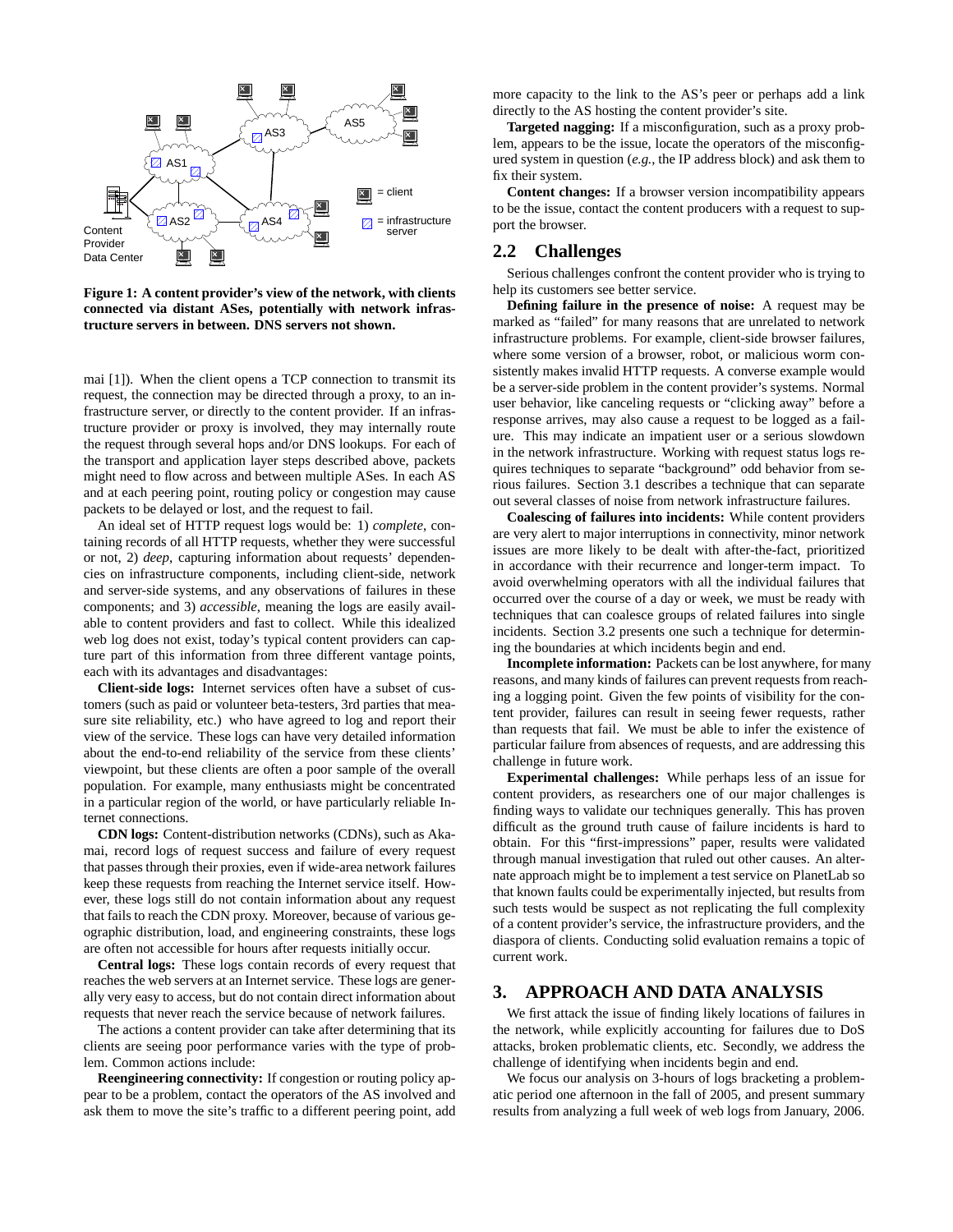The logs we analyze were recorded at servers in Akamai's CDN, co-located in over 1000 networks close to end-users. All requests answered locally by the Akamai servers were pruned from the logs, leaving only those that traversed the wide-area network to the content provider and back. This pruning was done to focus our analysis on faults occuring in the wide-area network between the Akamai servers and the MSN data centers. A future analysis will focus on failures, such as network problems between clients and Akamai proxies, that would affect requests satisifed by Akamai proxies. For each request, the log records whether the request succeeded or failed. We consider "abandoned requests"—where a user cancels a request before receiving a response—to be failures as well. During this week, we saw over 1 billion requests coming from over 10k distinct ASes. During these periods, there were no known system failures, nor did our analyses point to any system failures.

#### **3.1 Where are the problems?**

Fundamentally, our goal is to help Internet content providers identify and fix any problems in the network infrastructure that are affecting end-user perceived reliability. Our first step is to estimate the failure probability of each piece of the network infrastructure (including the client's browser and the content provider's servers). When a serious problem occurs, our estimate of the failure rate of some piece of the infrastructure should increase, and the Internet content provider can contact the owner of that infrastructure and encourage them to repair it. Since contact information is generally available for each Autonomous System (AS), our first cut at identifying failed network infrastructure operates at the granularity of ASes.

A naïve method of estimating the failure rate of ASes would be to simply count the fraction of of successful and failed requests from every AS. However, as pointed out earlier, a request could fail for many reasons other than network infrastructure problems. A failure at MSN's servers or the sudden spread of a worm sending broken HTTP requests would unfairly penalize the estimated failure rate of many ASes. A more accurate method must take into account these alternate explanations for failures, in effect estimating the failure rate of other possible causes of problems as well as the failure rate of network infrastructure. We call each potential cause of a failure a *candidate*.

**General Algorithm:** Formally, to estimate the failure rates of candidates given the success/failure of requests, we use a noisy-OR model for root cause finding, a technique first used in the context of medical diagnosis [2, 3]. That is, we assume that if any one of the candidates on which a request depends fails, then the request fails as well. Alternatively, we can state that when an HTTP request succeeds, every associated candidate has also "succeeded." But, when an HTTP request fails, we only know that *at least one* of the candidates involved with the request has failed.

We have a novel method for performing approximate inference on the noisy-OR model. We apply stochastic gradient descent (SGD) to the data likelihood to create on-line estimates of the underlying probability that each candidate is the cause of observed failures. This model was inspired by the noisy-OR boosting of [4], but does not require boosting or that the underlying causes are tied in any way. Unlike previous inference techniques, we maintain current estimates of candidate probabilities that update as new observations arrive. Previous inference techniques for noisy-OR solve the cause inference problem for a single fixed set of observations, essentially using known values for the parameterization of the  $q_i$  below.

First, for each request we determine which candidates *might* cause that request to fail. This is equivalent to determining the set of candidates on which a request depends. In our experiments, we consider three types of candidates: 1 the specific Internet site being contacted (*i.e.*, the site's hostname); (2) the client's AS; and (3) the client's browser type. We are currently working to integrate BGP feeds into our analysis, so that we can also explicitly consider transit ASes between the servers and clients. We label the set of candidates associated with each request i as  $C_i$ .

Then, we calculate the probability  $p_i$  that any given request i is going to fail as a noisy-OR of the probabilities  $q_i$  that any of the candidates  $j \in C_i$  associated with the request fails:

$$
p_i = 1 - \prod_{j \in C_i} (1 - q_j)
$$
 (1)

We parameterize  $q_j$  to be a standard logistic function of the logodds  $z_i$ :

$$
q_j = \frac{1}{1 + e^{-z_j}}
$$
 (2)

For every new request i, we can update our estimates of the failure probabilities of the candidates associated with the request. This update is in the direction of the gradient of the log of the binomial likelihood of generating the observations given the failure probabilities:

$$
D = y_i \log(p_i) + (1 - y_i) \log(1 - p_i) \tag{3}
$$

$$
\Delta z_j = \eta \frac{\partial D}{\partial z_j} = \eta \frac{q_j (y_i - p_i)}{p_i} \tag{4}
$$

where  $\eta$  is a weight that controls the impact of each update, and  $y_i \in \{0,1\}$  indicates the observed success  $(y_i = 0)$  or failure  $(y_i = 1)$  of a request i.

We use an initial value of  $z_j = -5$  for all candidates j. For each request  $i$ , updates are applied only to the candidates  $j$  involved in that request. Since not all candidates are involved with each request, as requests are processed, the posterior probabilities of each candidate  $j$  diverge from each other.

Empirically, we have found that using a relatively high value of  $\eta = 0.1$  and applying an exponential smoothing function on the gradient,  $\Delta z_j$ , provides a good trade-off between responsiveness to failures and stability in reported values. Thus, we calculate a smoothed gradient,  $\tilde{\Delta}z_i$ , at time t as:

$$
\tilde{\Delta} z_j^t = \alpha \tilde{\Delta} z_j^{t-1} + (1 - \alpha) \Delta z_j^t \tag{5}
$$

**Interpretation and Motivation:** We interpret the resultant probabilities  $q_i$  as follows. An estimated failure probability approaching 100% implies that all the requests dependent on the candidate  $j$  are failing, while a probability approach 0% implies that no requests are failing due to candidate  $j$ . If the estimated probability of failure is stable at some value between 0% and 100%, then that implies that the candidate  $j$  is experiencing a partial failure, where some dependent requests are failing while others are not. For example, an AS that drops half of its outgoing connections would have a failure probability estimate approaching 50%.

The SGD technique was selected for several reasons. First, it avoids the problems of the naïve approach described earlier that only detect large failure rates (thereby missing the small failures in large ASes). Second, the algorithm produces a refined estimate of the probablity each candidate has failed after processing each request. This on-line/incremental nature should make the algorithm well suited for ongoing monitoring (we currently use it off-line, but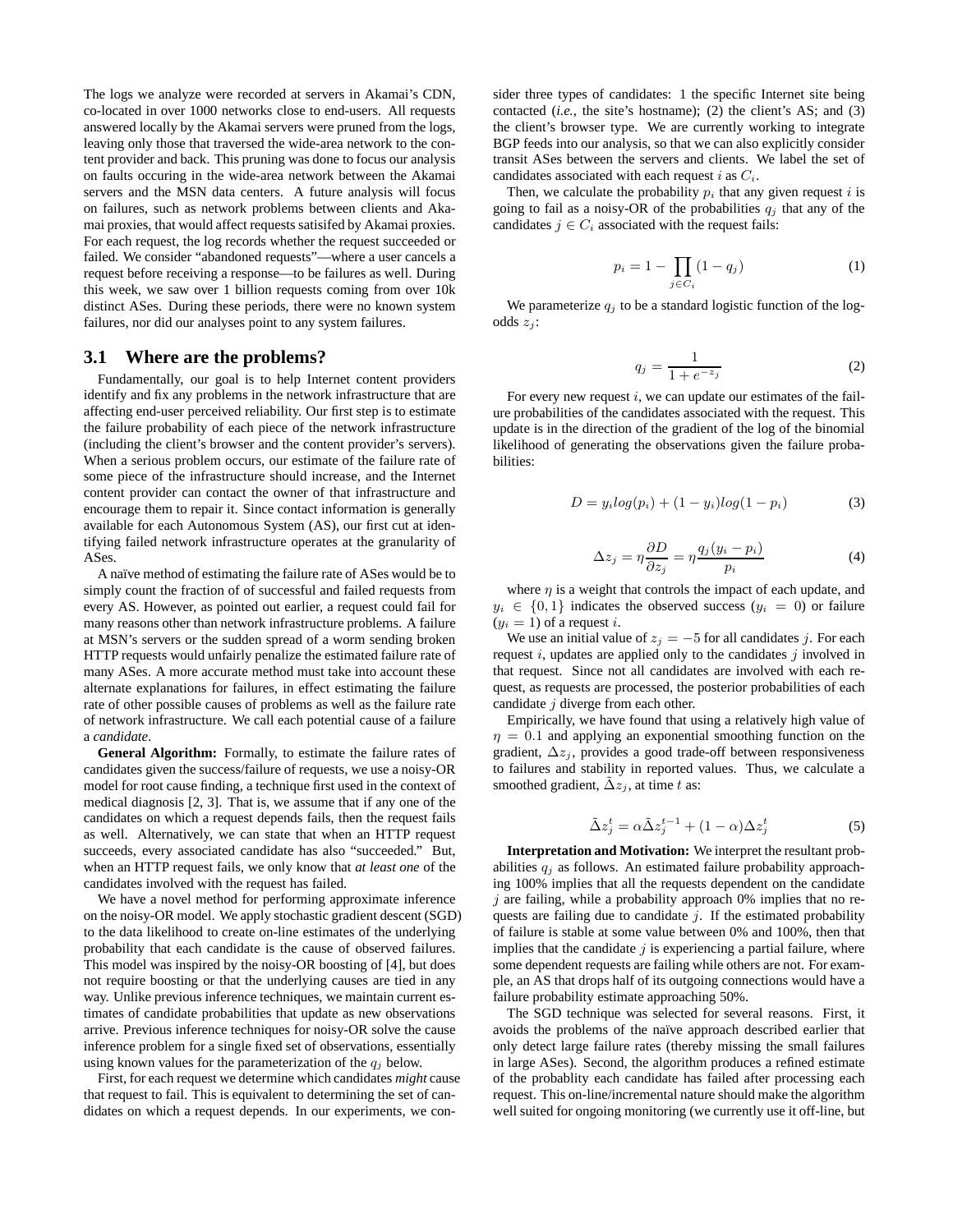

**Figure 2: The timeline of observed system-wide failure rates during a 3-hour period. We redact the scale of the error rate to avoid disclosing sensitive information.**

are examining on-line applications). Third, it is a very expressive framework to which it is easy to add additional candidates. Fourth, we believe it makes maximal use of all the available information.

**Results:** To test how well the success/failure of HTTP requests, together with this SGD analysis, can estimate the failure probabilities of network infrastructure components, we examined our 3-hour logs from fall 2005. Figure 2 shows the observed system-wide failure rates during this period. The graph begins with a low rate of background failures occurring due to broken browsers and problems at small ASes. At 21:30, we see that an incident occurs, and the failure rate increases for approximately 85 minutes. Our goal is to see whether and how quickly SGD analysis can localize these failures to some network infrastructure component.

We highlight SGD's failure probability estimates for several candidates in Figure 3. Here, we show the timeline of estimated probabilities for 1) two ASes that are associated with the incident, 2) an AS that suffers a short-lived failure at time 21:07 and at 21:30, 3) a browser-type, ColdFusion, that is failing almost continuously throughout the 3-hour period, and 4) an AS that is not associated with any failure during this period.

In Figure 4, we show the observed failure rates of the two client ASes most closely correlated by the SGD analysis with the major incident. Upon inspection, we find that these two ASes together account for almost all of the additional error-load that occurred during the time-period of the incident. The graph illustrates a strength of our technique in that AS 2 is correctly identified as being associated with the incident, even though AS 2 is small enough that the total number of errors it contributes is dwarfed by the failures from AS 1. According to their WhoIs entry, both of these ASes are located in the same geographic area, leading us to believe that they share some relationship in the network topology, and a single failure caused both to be unable to reach the MSN service. SGD's failure probability estimates for these ASes were immediately affected, and rose to 95% within 2-3 minute of the incident's start.

We applied our SGD analysis to a full week of web logs, and we analyzed the resultant failure probability estimates to better understand how many different ASes a content provider might have to contact and work with to resolve a problem during a week. First, we found that most ASes are quite reliable: almost 75% of ASes have a peak estimated failure probability less than 1% (in other words, greater than 99% reliability in their worst minute). Moreover, 99% of ASes maintained a mean estimated reliability of 99%, over a fifth maintained 99.9% reliability, and many maintained better than "five 9's" of reliability. Only 2.9% of ASes had a peak estimated failure probability greater than 50%, and of these ASes, only 19% had peaks greater than 50% for more than 10 minutes out of the week.



**Figure 3: A highlight of the estimated failure probabilities resulting from our SGD analysis for two ASes associated with the major incident during this time, a third AS that is failing separately, a browser type that is almost continuously failing, and a good AS that sees no failures during this time.**



**Figure 4: A timeline of the observed failure rate from the two candidate ASes most correlated with the incident shown in Figure 2.**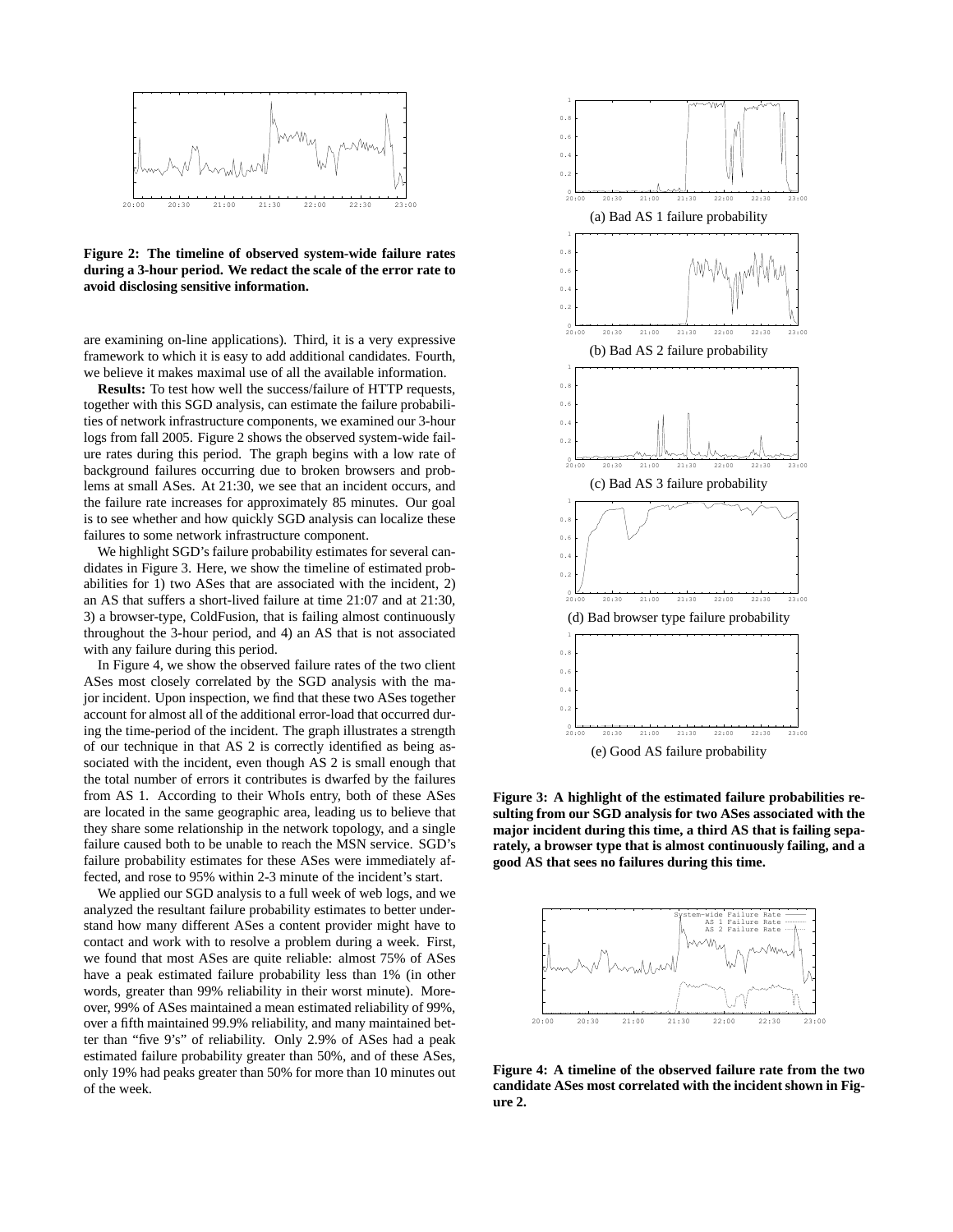### **3.2 Identifying incidents**

Our goal in this subsection is to develop analysis techniques for web logs that can discover when incidents affecting client-perceived reliability begin and end. This information is important because it can help focus further investigation efforts on alerts, maintenance activities, logs, etc. occurring at about the same time as the incident. While humans are very good at manually analyzing data and recognizing the pattern-changes that indicate that such an incident has occurred, we wish to automate this procedure for two reasons: 1) humans cannot scale to analyzing the volumes of data in days of web logs of client requests from thousands of ASes; 2) while humans are good at detecting major incidents, the many minor incidents can get lost as "noise," especially when looking at such large amounts of data.

A simple but na¨ıve algorithm is to detect incidents by looking for failure rates to rise above a predetermined threshold, or by monitoring for high minute-to-minute changes in the failure rate. However, because of the level of background noise, bursty failures, etc., these techniques generate too many false positives and negatives failures that begin slowly might not be noticed, and an incident that caused very noisy or bursty changes in failure rate would be classified as many incidents instead of just one.

**General Algorithm:** We approach this problem as one of segmenting a time-series of failure rates into regions, where the timeseries values within each region are generally similar to each other, and generally different from the time-series values in neighboring regions. This is equivalent to finding the *change points* in the time series [5], and this particular offline approach is originally due to Fisher [6]. In this model, a transition boundary between two regions then represents abrupt changes in the mean failure rate, and thus, the potential beginning or end of one or more incidents. This problem is mathematically equivalent to the v-Optimal histogram problem, described in [7].

More formally, given a time-series of failure rates  $x_1, \dots, x_n$ , we attempt to find a segmentation of the time-series into  $k$  regions, such that we minimize the total distortion:

$$
D = \sum_{m=1}^{k} \sum_{i=s_{m-1}+1}^{s_m} (x_i - \mu_m)^2
$$
 (6)

where  $s_m$  represents the time-series index of the boundary between the  $m^{th}$  region and the  $(m + 1)^{th}$  region,  $s_0 = 0$ ,  $s_k = n$ , and  $\mu_m = \frac{\sum_{i=s_{m-1}+1}^{s_m} x_i}{s_m - s}$  $\frac{s=s_{m-1}+1}{s_m-s_{m-1}}$ , the mean value of time-series throughout the  $m^{th}$  region. We implement a dynamic programming algorithm to find the set s of boundaries that minimize D.

To fit the parameter  $k$ , we can use one of the many model fitting techniques described in the literature of statistical pattern recognition and statistical learning [8, 9]. In the analyses performed in this paper, we iterated over  $k$ , generating a curve of distortion rates. We select the value of  $k$  associated with the knee in the distortion curve, as this balances our desire to fit the boundaries to the data while avoiding the problem of overfitting (since overall distortion approaches 0 as  $k \rightarrow n$  and every time period becomes its own region).

**Results:** In Figure 5, we show the result of applying this technique to the problematic period from Fall 2005, segmenting the system-wide failure rate into five pieces as indicated by the knee in the distortion curve. We have applied this segmentation analysis to system-wide failure rates, and are currently experimenting with applying it to timelines of failure rates of individual ASes and other candidates.

We should be clear that each segment found by this algorithm does not correspond to either an incident or an incident-free pe-



**Figure 5: The 3-hour fall 2005 incident, as segmented by our incident boundary technique. The segment boundaries correspond to when an failure incident begins or ends.**

riod. Rather, since many independent incidents might be occurring simultaneously, each segment boundary corresponds to the beginning or end of one or more incidents. To better understand such occurrences, we are currently working to combine the information we gain from our segmentation analysis with the results of our failure rate estimations for candidates. By comparing the sets of candidates with high failure rates before and after each segment boundary, we expect to be able to generate a list of incidents that have started or stopped at each boundary.

#### **4. RELATED WORK**

There is a large body of prior work measuring client perceived performance of web servers. Two of the most related are WIND and WAWM. The WIND project<sup>[10]</sup> uses wavelets to process packetlevel traces of interactions with web servers to find "interesting" portions of the data. Our work differs in two ways. First, our segmentation technique identifies event boundaries rather than individual bins of time that contain interesting data, thereby reducing the effort required from human operators. Second, we concentrate on attributing problems to a *location* in the network topology or an alternate candidate (*e.g.*, browser type), where WIND focuses on finding network *paths* with issues but not the location of the issue along the path. WAMN [11] uses packet-level traces collected at clients and web servers to "assess the relative impact of server delay, network delay, packet loss, etc. on transfer latency." Our work seeks to determine where in the network lie the problems causing failed requests. This forces us to develop techniques that cope with a wider range of causes for failed requests, including AS or DNS failures that prevent the transfer from even starting.

Other researchers have addressed the issue of distributed network measurement [12, 13] and failure diagnosis in IP networks [14] and DNS infrastructure [15], but here we are concerned with how a single content provider running a small number of data centers can leverage the data available to it. Incorporating information from public distributed network measurement services to refine the predictions of our techniques would be interesting future work. Similar to these systems are the commercial services, such as Keynote and Alexa, that "rate" the performance of content providers by accessing them from a large number of distributed clients.

Recent research has also applied various statistical and machine learning analyses to detect and diagnose failures within the internal systems of an Internet service [16, 17]. In general, these projects are complementary to our own, though some challenges are shared across domains: one such challenge is the visualization of algorithmic results and the consideration of operator confidence in the techniques [18].